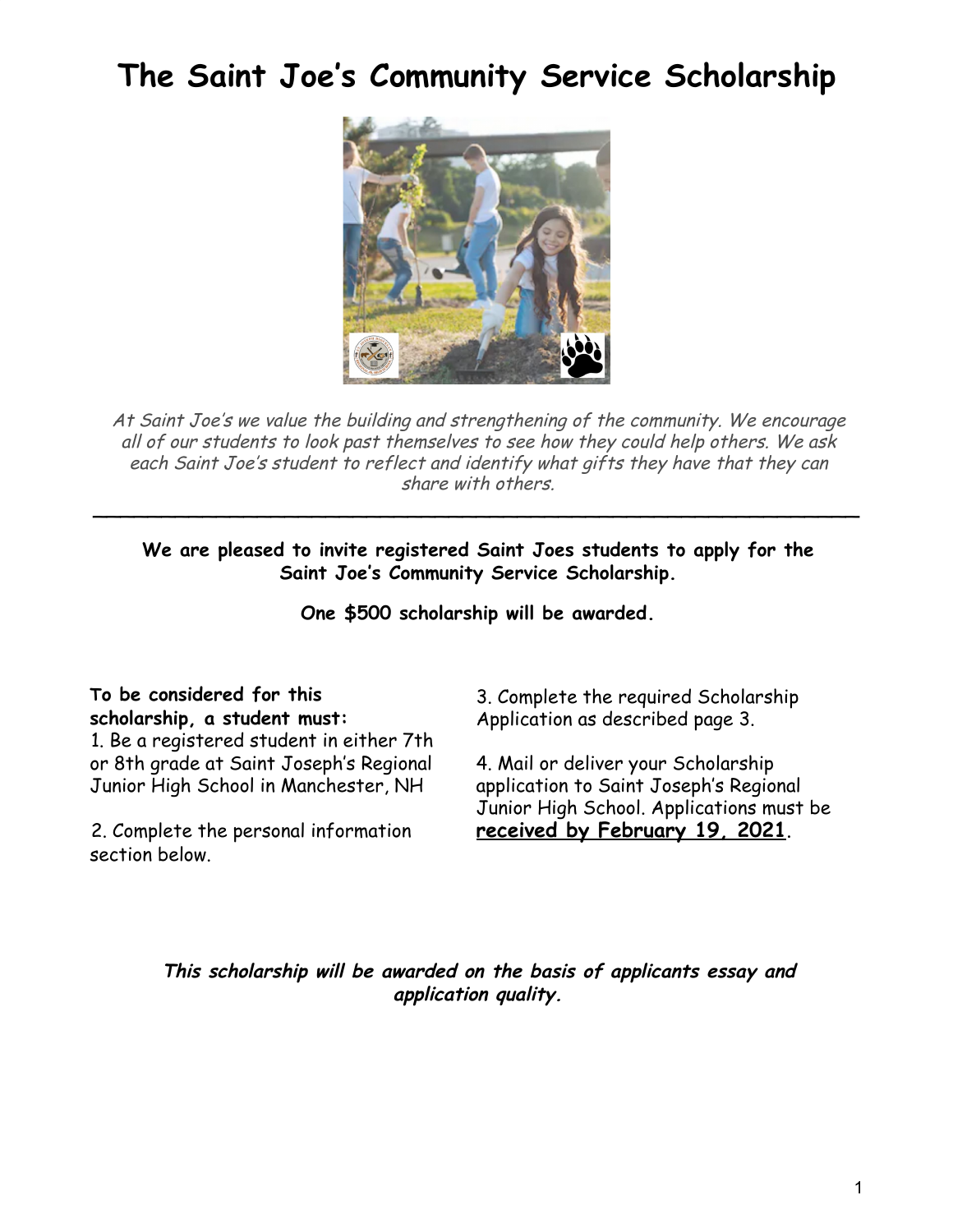## **APPLICANT INFORMATION**

| <b>STUDENT NAME:</b>                                                     | GRADE:               |
|--------------------------------------------------------------------------|----------------------|
| <b>HOME TELEPHONE NUMBER:</b>                                            | <b>PARENT EMAIL:</b> |
| WHAT OTHER SCHOLARSHIPS/AID HAVE YOU RECEIVED FOR THE COMING SCHOOL YEAR |                      |

I AFFIRM THAT ALL STATEMENTS INCLUDED IN THIS SCHOLARSHIP PACKET ARE TRUE, COMPLETE AND CORRECT. I AUTHORIZE THE USE OF MY PHOTO AND THE INVESTIGATION OF ALL MATTERS THAT ST JOSEPH'S REGIONAL JUNIOR HIGH SCHOOL DEEMS RELEVANT TO MY APPLICATION, INCLUDING ALL STATEMENTS MADE IN THIS APPLICATION AND ANY ATTACHMENTS OR SUPPORTING DOCUMENTS. I AUTHORIZE YOU TO REQUEST AND RECEIVE SUCH INFORMATION AND RELEASE SAINT JOE'S FROM ALL LIABILITY THAT MIGHT RESULT FROM MAKING SUCH AN INVESTIGATION.

SIGNATURE\_\_\_\_\_\_\_\_\_\_\_\_\_\_\_\_\_\_\_\_\_\_\_\_\_\_\_\_\_\_\_\_\_\_\_\_\_\_\_\_\_\_\_\_ DATE \_\_\_\_\_\_\_\_\_\_\_\_\_\_\_\_\_

## **Instructions for Application Packet Requirements**

Complete ALL of the following essay questions before submitting your application packet.

1. Please list all volunteer groups and activities you have participated in over the past 12 months.

Group/Activity Name: Description of Activities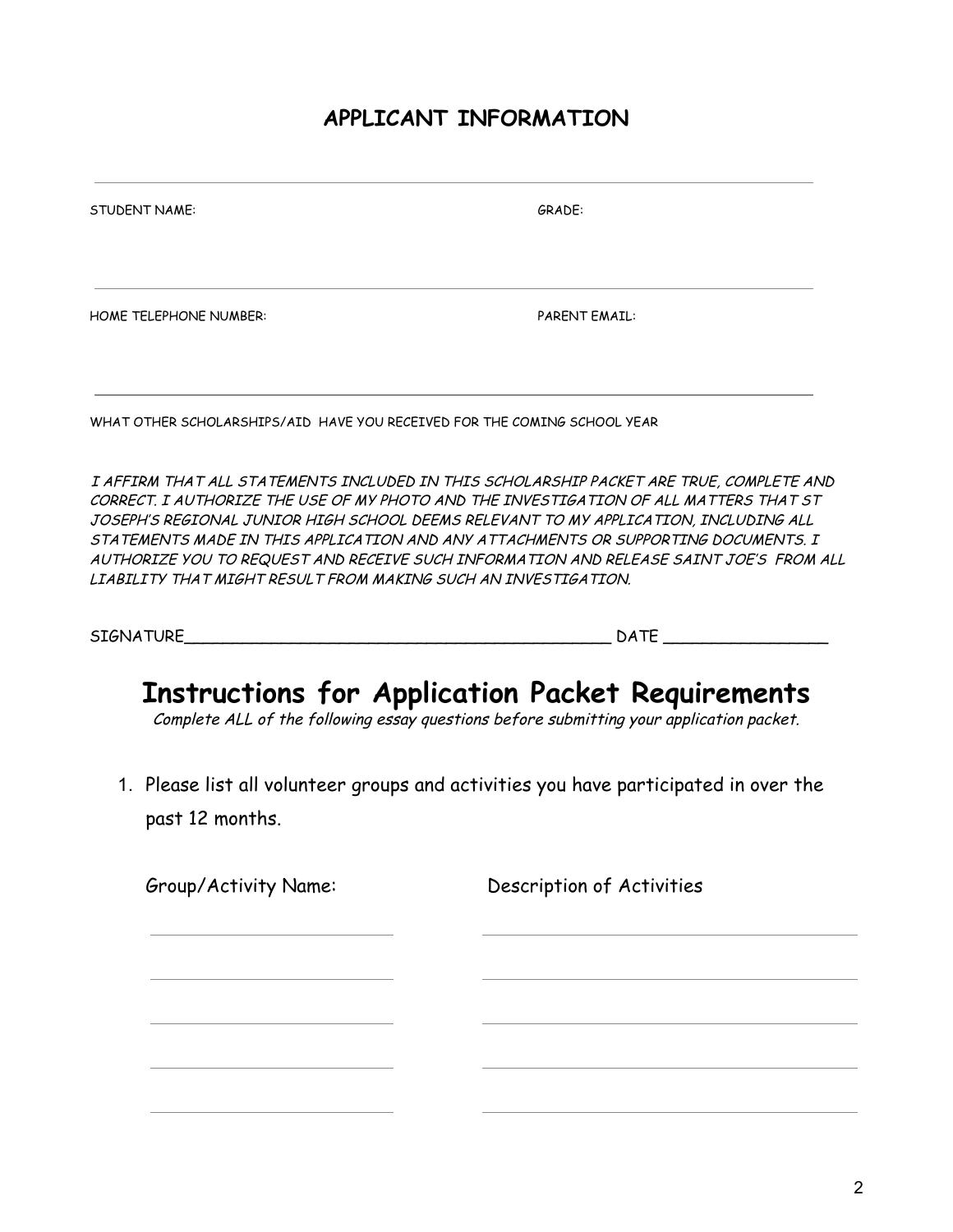2. In your own words, describe why participating in community service is important to you. (250 word Max)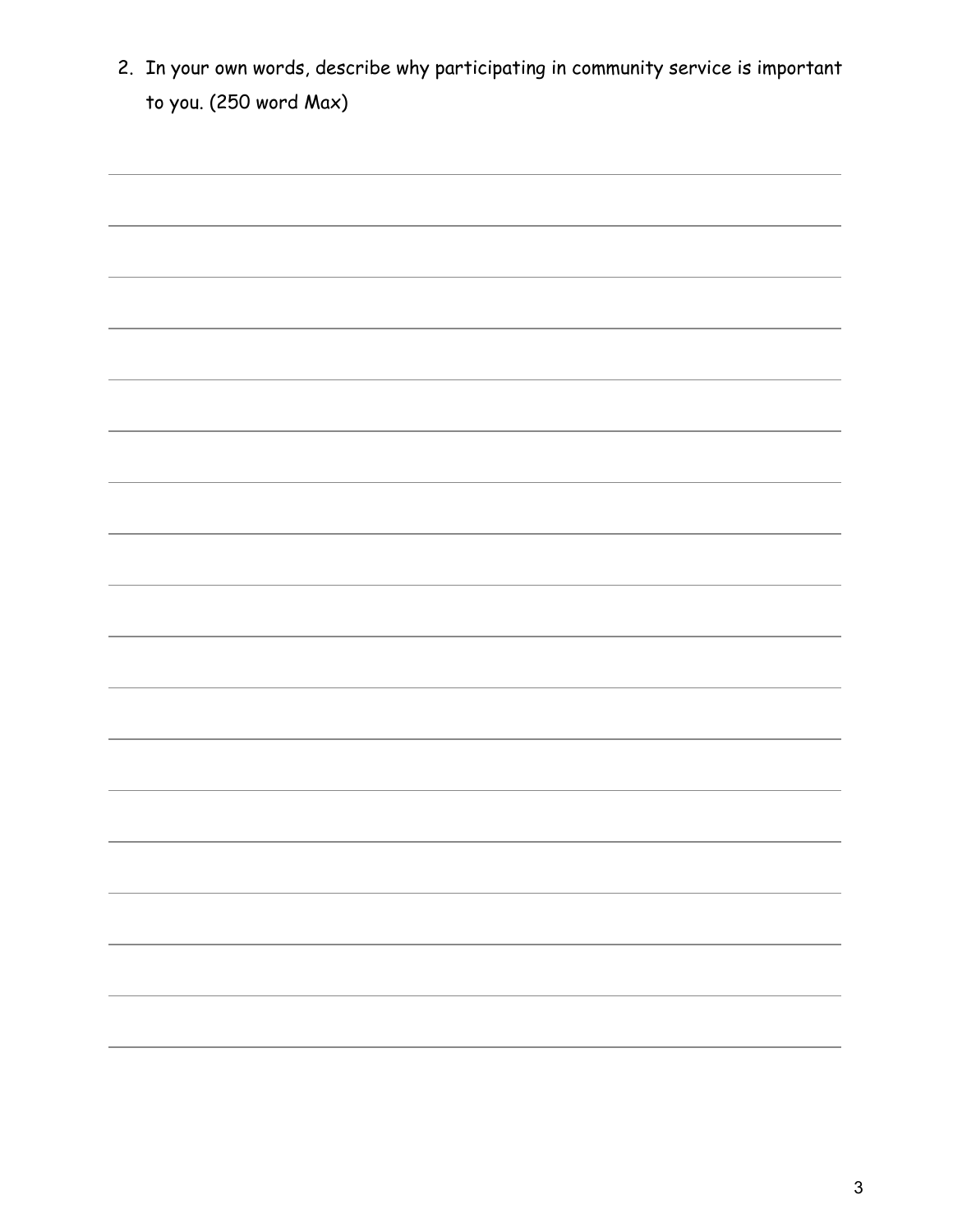3. Please describe the most meaningful community service experience that you have been involved with and why you got involved with it.